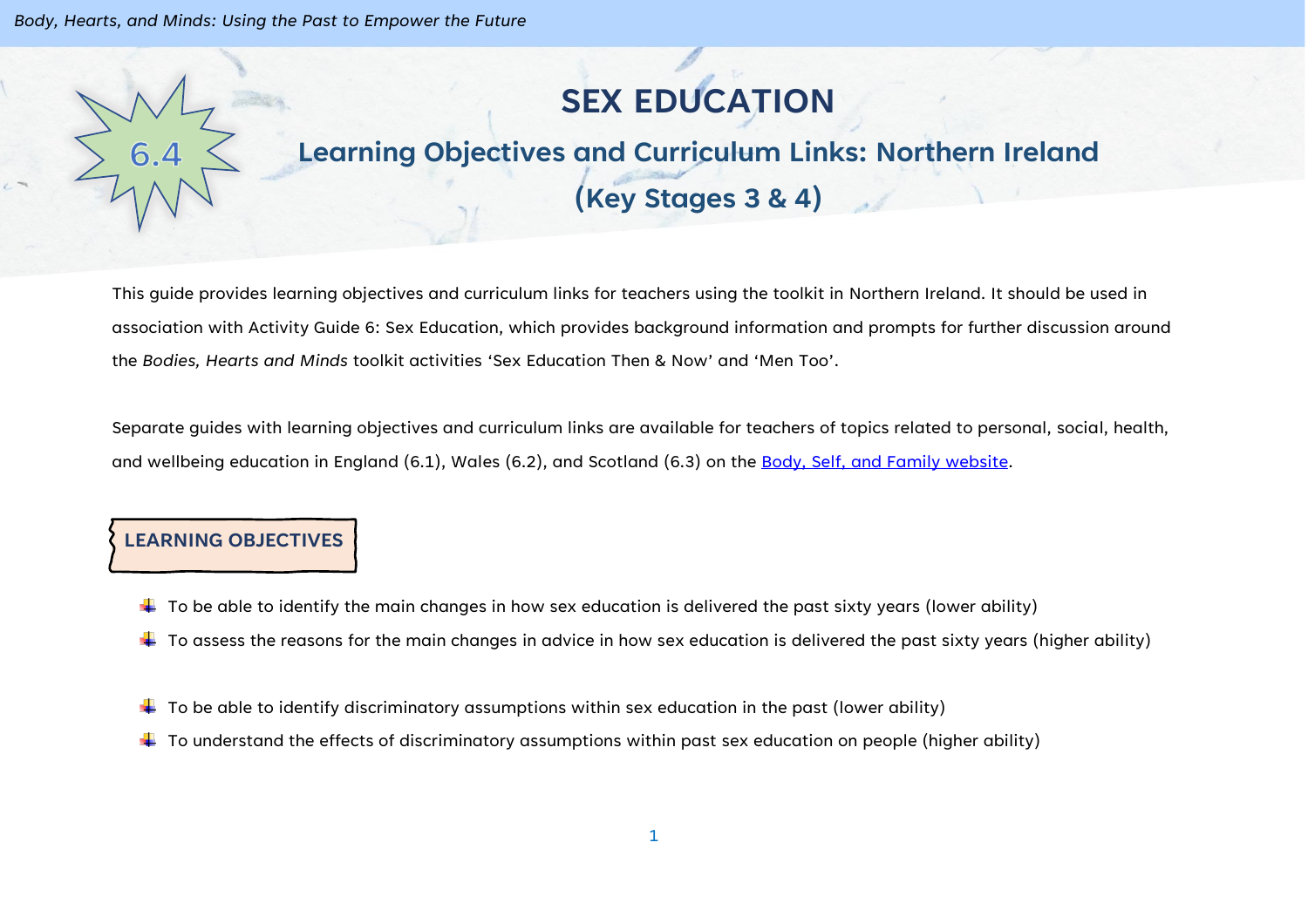- $\ddotplus$  To understand where to get further advice on sex, contraception, and safe sex practices (lower ability)
- $\ddotplus$  To assess the reliability of different types of advice on sex, contraception, and safe sex practices (higher ability)

**HOW DOES THIS ACTIVITY LINK TO THE CURRICULUM?**

## **Learning for Life and Work: Personal Development (Northern Ireland)**

#### **Key Stage 3 (age 11-14)**

**Pupils should have opportunities to explore the topics and develop the skills listed under each key concept heading.**

| <b>Relationships</b>                                                                                                                                                                            |  |  |
|-------------------------------------------------------------------------------------------------------------------------------------------------------------------------------------------------|--|--|
| Explore the implications of sexual maturation, for example, sexual health, fertility, contraception, conception, teenage pregnancy,<br>childbirth etc.                                          |  |  |
| Explore the emotional, social and moral implications of early sexual activity, for example, personal values, attitudes and<br>perceptions, the Law, STIs, the impact of underage parenting etc. |  |  |

#### **Generic Learning Outcomes**

Activities in the Hearts, Bodies, and Minds toolkit contribute to the following learning outcomes that require the demonstration of skills and application of knowledge and understanding of Personal Development. Pupils should be able to: